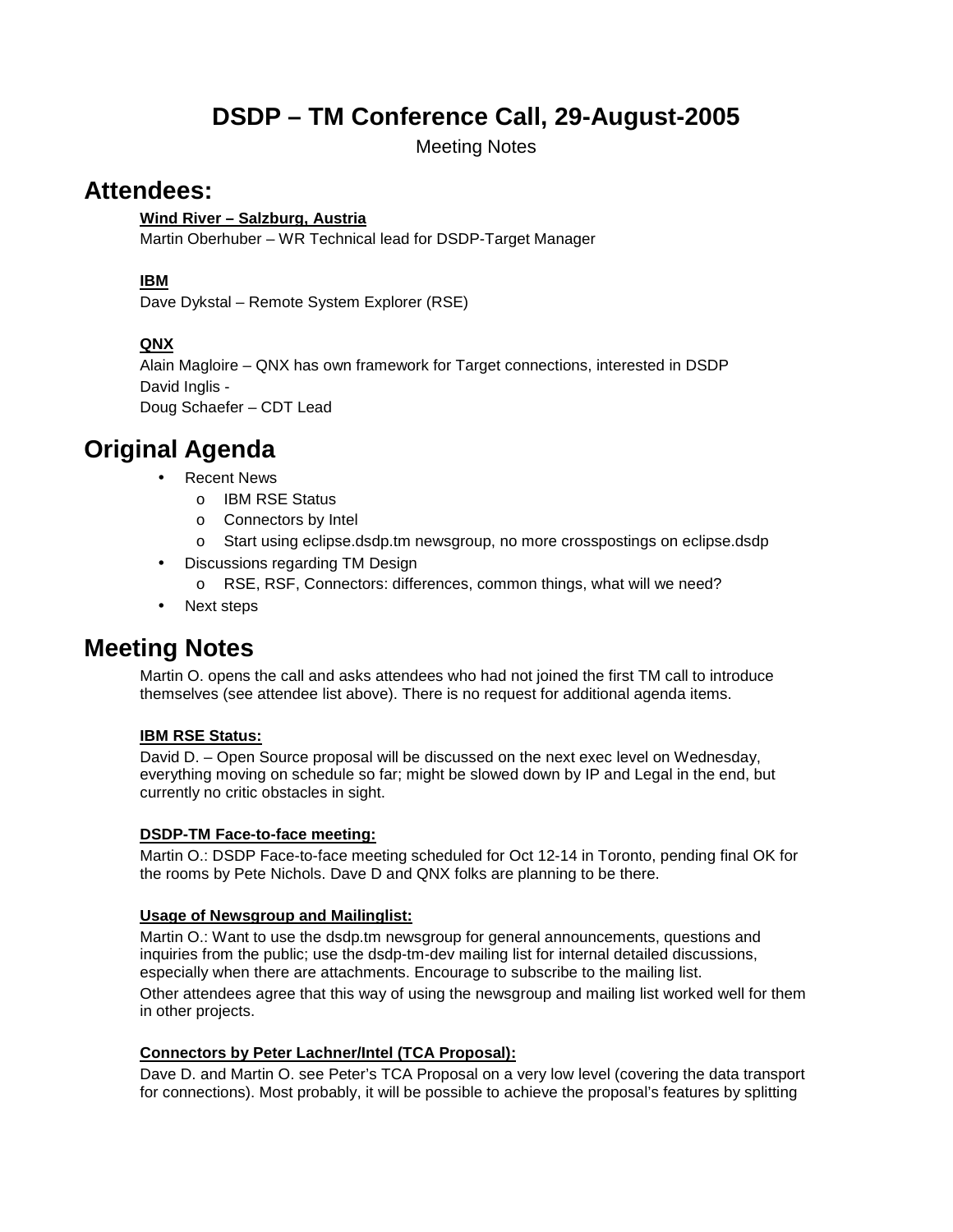the RSE Subsystem into Transport and UI (see below). From the Connector Properties described in the TCA Proposal,

- The "Channel Class" would translate to the Subsystem Type (or abstract subsystem that the subsystem derives from or implements);
- The "Channel Protocol" doesn't seem to be relevant, as long as the subsystem provides the services it has registered;

Other Properties like "Target Architecture", "Share Channel", "Multiple Instances" appear to be worth further discussion.

#### **Design Discussions:**

#### **TM Extension Scenarios:**

Assuming a working Target Management Framework, we see 3 Use Cases for 3<sup>rd</sup> parties to extend the system:

- 1. Additional Transport for an existing Service (Subsystem)
- 2. Add a Service (or Subsystem) with its own new Transport, or via an existing Transport (though adding Properties for the connection if required)
- 3. Extension of an existing Service: e.g. for the Remote Files subsystem, one might want to add a view for showing file versions on remote file systems that support this; or implement other extensions specific to particular remote system types.

Some Services might become a framework by themselves.

#### **Splitting RSE Subsystems into Transport and UI:**

Currently, an RSE Subsystem consists internally of two parts:

- 1. The Functional Piece (API) for accessing the remote, and
- 2. An UI for representing (1).

By providing a separate extension point for replacing the transport of a subsystem with a new extension (that implements the functional API), we get a "service" or "transport" for a subsystem that appears to be exactly what Peter describes as the "connector" or "connection adaptor" in his proposal. Thus, a subsystem becomes a framework of its own:

- minor extensions (like changing the Transport) can be done via extension point.
- major modifications of a subsystem can be done by subclassing, and registering the extended subsystem.
- very large modifications (e.g. new functionality) can be registered by adding a new subsystem.

Still, backward compatibility with current RSE could be maintained, since subsystems are free to provide pluggable transport or not.

#### **QNX: Shall the proposed Target Manager be tied to the Team Provider?**

David D: RSE can share connection properties via Eclipse Team Support. Other RSE features are separate from Team, since requirements are different: RSE provides remote build, deploy, test. Team provides versioning and synchronization only.

Martin O: Target Management and Team Support might want to share connection and transport mechanisms, e.g. ssh (which is currently hidden in an "internal" package of team).

David D: Sharing a Transport like ssh is a problem of prerequisites. The best technical solution would be to have some ECF support in the Platform, and provide protocols like ssh as an ECF plug-in; but Eclipse wants to keep the Platform lightweight, so they may not want full ECF. Perhaps a Core ECF for plugging protocols could go into the Platform some day.

Target Manager could bring its own "small ssh" implementation, but have it expandable by an ECF-provided "full ssh" implementation to be plugged in.